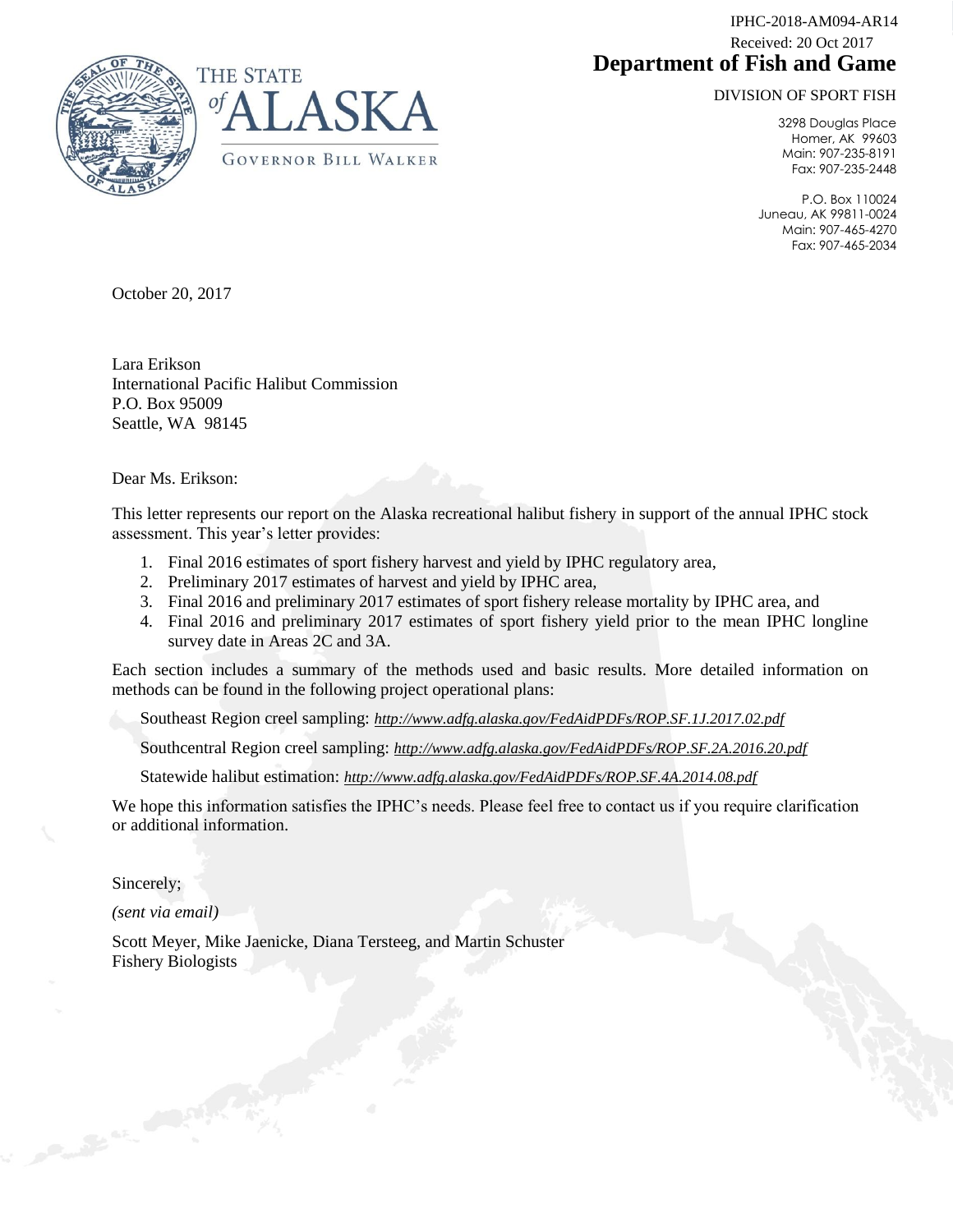#### **Final Estimates of 2016 Sport Harvest and Yield**

In November 2016 we provided preliminary estimates of the 2016 sport harvest for Areas 2C, 3A, 3B, and 4. This letter provides final estimates based on Alaska Department of Fish and Game (ADF&G) saltwater logbook data as of September 12, 2017, and final estimates from the ADF&G Statewide Harvest Survey (SWHS). The final estimates for Area 2C and 3A will also be posted on the North Pacific Fishery Management Council web site.

The Area 2C charter fishery regulations for 2016 included a one-fish daily bag limit and reverse slot (or "protected slot") limit that allowed harvest of halibut less than or equal to 43 inches and halibut greater than or equal to 80 inches. The Area 3A charter regulations included a two-fish bag limit with a maximum size on one of the fish of 28 inches, a limit of one trip per charter vessel per day (on which halibut are harvested), a limit of one trip per Charter Halibut Permit (CHP) per day, a closure of halibut retention on Wednesdays all year, and a 4-fish annual limit with a harvest recording requirement. Charter captains and crew were not allowed to retain halibut while guiding clients in Area 2C or Area 3A under regulations of the North Pacific Fishery Management Council's Catch Sharing Plan (CSP) for these areas. Charter fishery regulations in the remainder of the state included a daily bag limit of two fish of any size, and there was no prohibition on retention of halibut by captains or crew. Noncharter (or unguided) fisheries statewide were managed under a two-fish bag limit with no size limit.

# Methods:

For Areas 2C and 3A, sport fishery yield was calculated separately for the charter and noncharter sectors as the product of the number of fish harvested and average weight of harvested halibut. Yield estimates do not include release mortality (provided later in this document). Estimates were done for six subareas in Area 2C and eight subareas in Area 3A and summed. Charter harvest was based entirely on logbook data, per the provisions of the CSP. Noncharter harvest was estimated through the SWHS. Standard errors of the SWHS estimates for the noncharter sector were obtained by bootstrapping. Average net weight was estimated by applying the IPHC length-weight relationship to length measurements of harvested halibut sampled at major ports in Areas 2C and 3A. All fish from each vessel-trip selected for sampling were measured. Bootstrapping was used to estimate the standard errors of average weight. The estimate of charter average weight for Homer was stratified to account for differences in sizes of halibut cleaned at sea and cleaned onshore. Length measurements from sites in the Glacier Bay subarea included fish caught in Areas 3A and 2C; average weights were calculated separately for each area and sector. All noncharter harvest in the Glacier Bay subarea was assumed to have occurred in Area 2C. Charter-caught halibut taken under a Guided Angler Fish (GAF) permit from the National Marine Fisheries Service were not included in charter harvest calculations because the CSP specifies that this harvest accrues toward the commercial catch limit.

Final estimates of sport fishery yield for Areas 3B and 4 are for the charter and noncharter sectors combined and are based entirely on the SWHS. Because ADF&G does not sample the sport harvest in these areas, we followed past practices of the IPHC and used the average weight of Kodiak sport harvest as a proxy for average weight in Areas 3B and 4. Specifically, we used the average weight from the noncharter sector because it was unaffected by size limits. Even so, use of the Kodiak average weight may bias the yield estimates for these areas. Anecdotal reports from the Dutch Harbor/Unalaska area suggest that average weight in the sport fishery is higher than at Kodiak.

As has been done historically, harvest from SWHS Area R (Alaska Peninsula and Aleutian Islands south of Cape Douglas) was apportioned to IPHC Areas 3B and 4 using specific locations reported in the survey. In some years, Area R harvest estimates have included harvests for sites that are actually in Area 3A. Since 1991, the estimated harvest of Area 3A halibut included in Area 3B estimates has ranged from 0 to 728 fish per year (average = 126). For 2016, no harvest was estimated from Area 3A locations in Area R.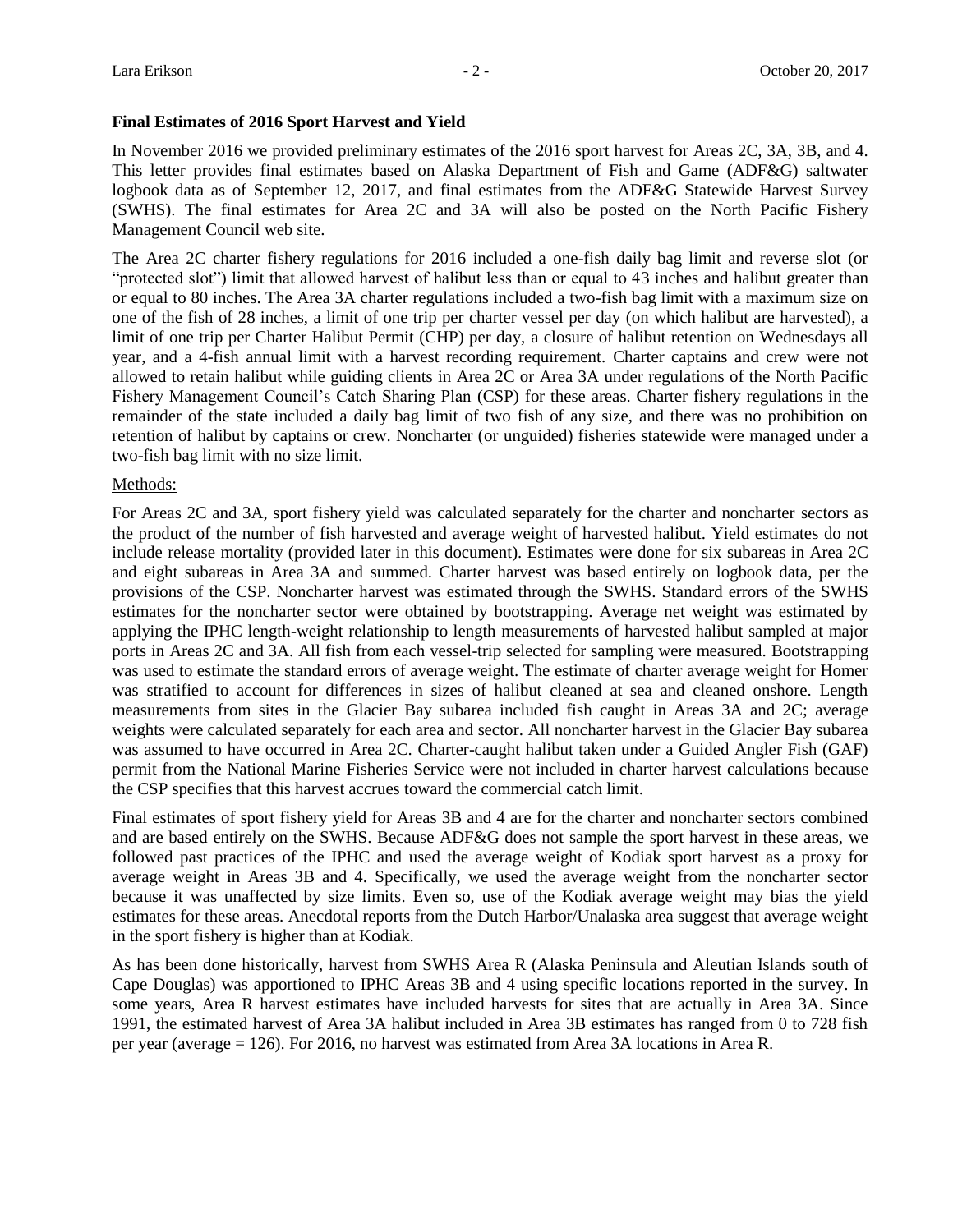#### Results:

The 2016 Area 2C estimated sport harvest (excluding release mortality) was 132,861 fish, for a yield of 2.035 million pounds (Table 1). Charter yield represented 39% of the total. Average net weight was estimated at 15.32 lb overall, but was lower for the charter sector due to size limit restrictions. Average weights were based on length measurements of 5,653 charter fish and 4,984 noncharter fish.

The Area 3A estimated sport harvest was 286,794 fish, for a yield of 3.542 Mlb (Table 1). The charter sector accounted for 57% of the total yield. Average net weight was estimated at 12.35 lb overall, and was slightly higher for the charter sector. Average weight was estimated from samples of 4,435 charter halibut and 2,022 noncharter halibut.

The final estimates of charter halibut yield were about 0.4% lower than last year's preliminary estimate in Area 2C and 2.1% higher than the preliminary estimate in Area 3A. These differences were largely due to errors in estimating the proportions of harvest taken through July 31, the cutoff date for using logbook data. The final estimates of noncharter yield were 5% lower in Area 2C and <1% higher than the preliminary estimate for Area 3A. The preliminary estimates were derived from simple exponential time series forecasts (SAS ESM procedure) and large forecasting errors are expected due to high annual variability in the harvest time series.

The final harvest estimates for western areas were 581 halibut in Area 3B and 1,097 halibut in Area 4 (Table 1). Applying the Kodiak average weight of 13.26 lb resulted in yield estimates of 0.008 Mlb in Area 3B and 0.015 Mlb in Area 4. These final estimates were close to last year's preliminary estimates of 0.005 in Area 3B and 0.012 in Area 4.

# **Preliminary 2017 Estimates of Harvest and Yield**

#### Methods:

Sport charter fishery mortality for Areas 2C and 3A is based on numbers of halibut reported harvested and released in ADF&G mandatory charter logbooks. Harvest and release estimates from the SWHS are still used for all noncharter fishery estimates as well as total sport fishery estimates for Areas 3B and 4. Neither complete logbook data nor SWHS estimates are available yet for the current year, and creel sampling is not designed to produce estimates of harvest. A variety of methods were used to provide preliminary estimates of the numbers of fish harvested by each sector or regulatory area.

Charter harvest for Areas 2C and 3A was projected from partial-year logbook data. Logbook data were entered and available in early October for most trips taken through July 31. Areas 2C and 3A are divided into several subareas closely corresponding to state management areas. Harvest data were adjusted upward to account for late logbook submissions and other reporting errors based on past data. These minor adjustments increased the harvest in each area by less than 1%. The harvest data were then expanded by forecasting the proportion of harvest taken through July in each subarea. Forecasts and their standard errors were obtained from a simple exponential smoother using 2006-2016 logbook data as of October 6, 2017.

Noncharter harvest in Areas 2C and 3A, and overall sport harvests for Areas 3B and 4 were projected from the existing time series of SWHS estimates using simple exponential smoother forecasts. Charter and noncharter yield were estimated by multiplying the subarea harvest forecasts by the corresponding estimates of average weight. Average weights were estimated by applying the IPHC length-weight relationship to length measurements of harvested halibut obtained through sampling of the recreational harvest. No sampling was conducted in Areas 3B or 4 in 2017, so the Kodiak area average weight from the noncharter fishery was again substituted for these areas.

#### Results:

The preliminary estimate of 2017 sport halibut harvest (excluding release mortality) was 140,287 halibut, or 2.295 Mlb (Table 2). Charter harvest was estimated using a projection that 65% of the harvest was taken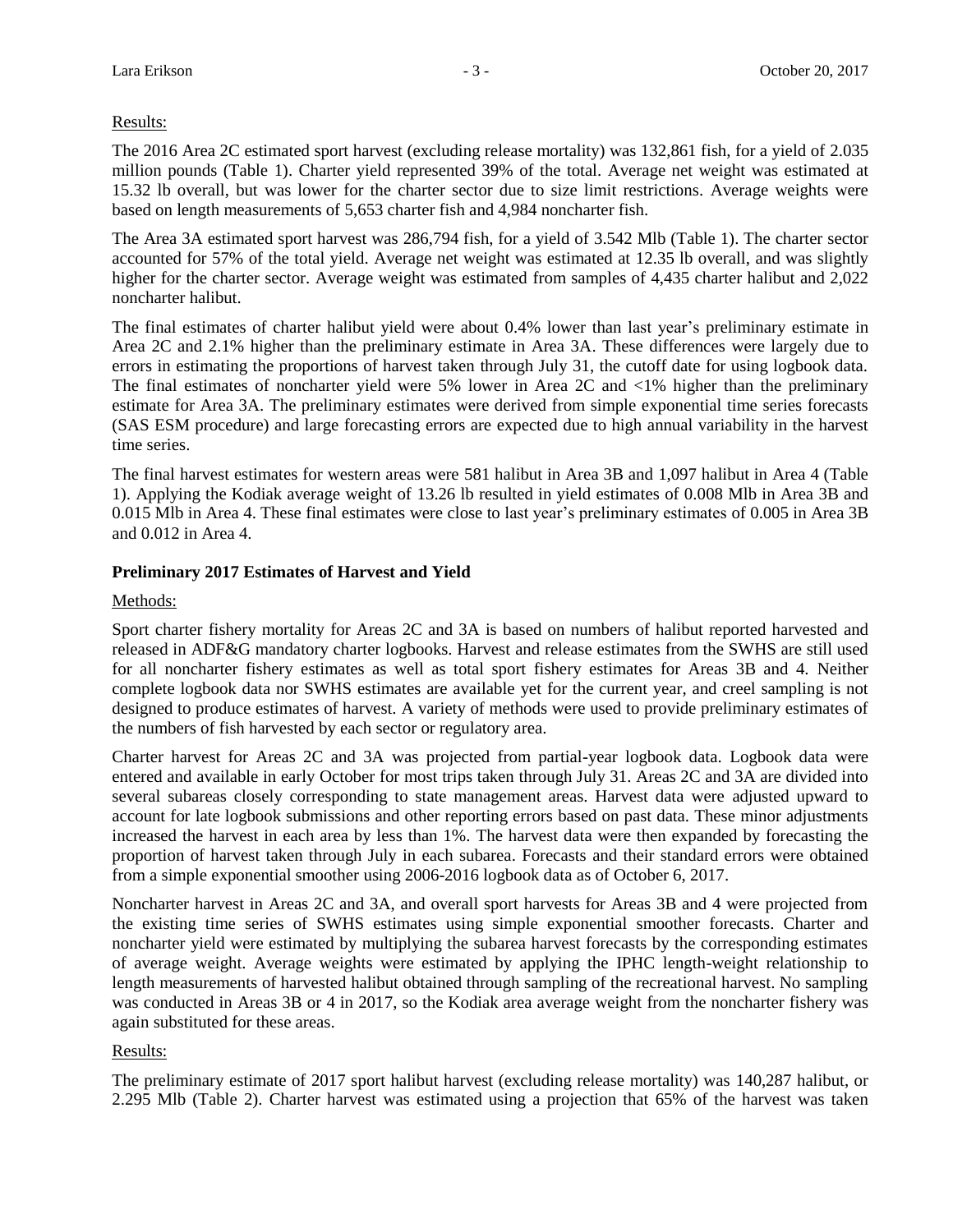through the end of July. Average weight was estimated at 16.36 lb. The charter average weight was more than 8 lb lower than the noncharter average weight due to the charter fishery size limit. Average weights for Area 2C were based on length measurements of 4,339 charter halibut and 4,368 noncharter halibut.

The preliminary estimate for Area 3A was 274,847 halibut, for a total sport fishery yield of 3.905 Mlb (Table 2). Charter harvest was estimated using a projection that 68% of the harvest was taken through the end of July. The estimated average weights in Area 3A was 14.21 lb overall. Average weights were estimated from samples of 3,360 charter and 1,624 noncharter halibut.

The preliminary harvests for 2017 were 540 halibut in Area 3B and 982 halibut in Area 4. Applying the noncharter average weight of 15.35 lb from Kodiak resulted in yield projections of 0.008 Mlb in Area 3B and 0.015 Mlb in Area 4 (Table 2). Although the levels of sport harvest are low, there is large uncertainty in the time series forecasts as well as use of the Kodiak noncharter average weight as a proxy for average weight in these areas.

# **Final 2016 and Preliminary 2017 Estimates of Release Mortality**

# Methods:

Release mortality (*R*) was calculated in pounds net weight for each subarea of Areas 2C and 3A as:

 $R = \widehat{N} \cdot DMR \cdot \widehat{\overline{w}}$ 

where

 $\hat{N} =$ the number of fish released,

 $DMR =$  the assumed short-term discard mortality rate due to capture, handling, and release, and

 $\hat{\overline{w}}$  = the estimated average net weight (in pounds) of released fish.

The numbers of halibut released  $(\hat{N})$  in the charter sector in 2016 were based on final logbook data. The numbers of halibut released in 2017 were projected using logbook data through July 31. The projections used simple exponential forecasts of the proportion of releases through July 31 from 2006-2016 data. For the noncharter fishery, and the overall sport fisheries in Areas 3B and 4, the estimated number of fish released in each subarea in 2016 was obtained from the SWHS. The projections for 2017 were simple exponential time series forecasts using previous release numbers from the SWHS.

Assumed mortality rates (*DMRs*) were 5% for Area 3A charter-caught halibut, 6% for Area 2C charter and Area 3A noncharter, and 7% for Area 2C noncharter halibut. These rates were developed by assuming a 3.5% mortality rate for halibut released on circle hooks and a 10% mortality rate for halibut released on all other hook types. The hook type data were collected in 2007 and 2008 in Area 2C, and every year since 2007 in Area 3A. These rates were applied to the reported number of fish released on each hook type to calculate a weighted mean mortality rate for each user group in each subarea. These weighted mean rates were then rounded up to the next whole percentage point to address uncertainty and account for possible cumulative effects of multiple recaptures. A discard mortality rate of 6% was assumed for Areas 3B and 4, as no data on hook use were collected.

For most IPHC regulatory areas, the average weights of released fish in each subarea were estimated using a logistic model of the proportion of catch retained at length, as described in the operational plan for statewide halibut estimation (see cover page for link). The model uses the length composition of the retained fish to infer the length distribution of released fish. The resulting length distributions are partitioned into U26 (<26 inch) and  $026 \ge 26$  inch) components, and average weight was calculated using the IPHC length-weight relationship. The U26 and O26 separation was done for consistency with how these two size classes of waste have been handled by the IPHC.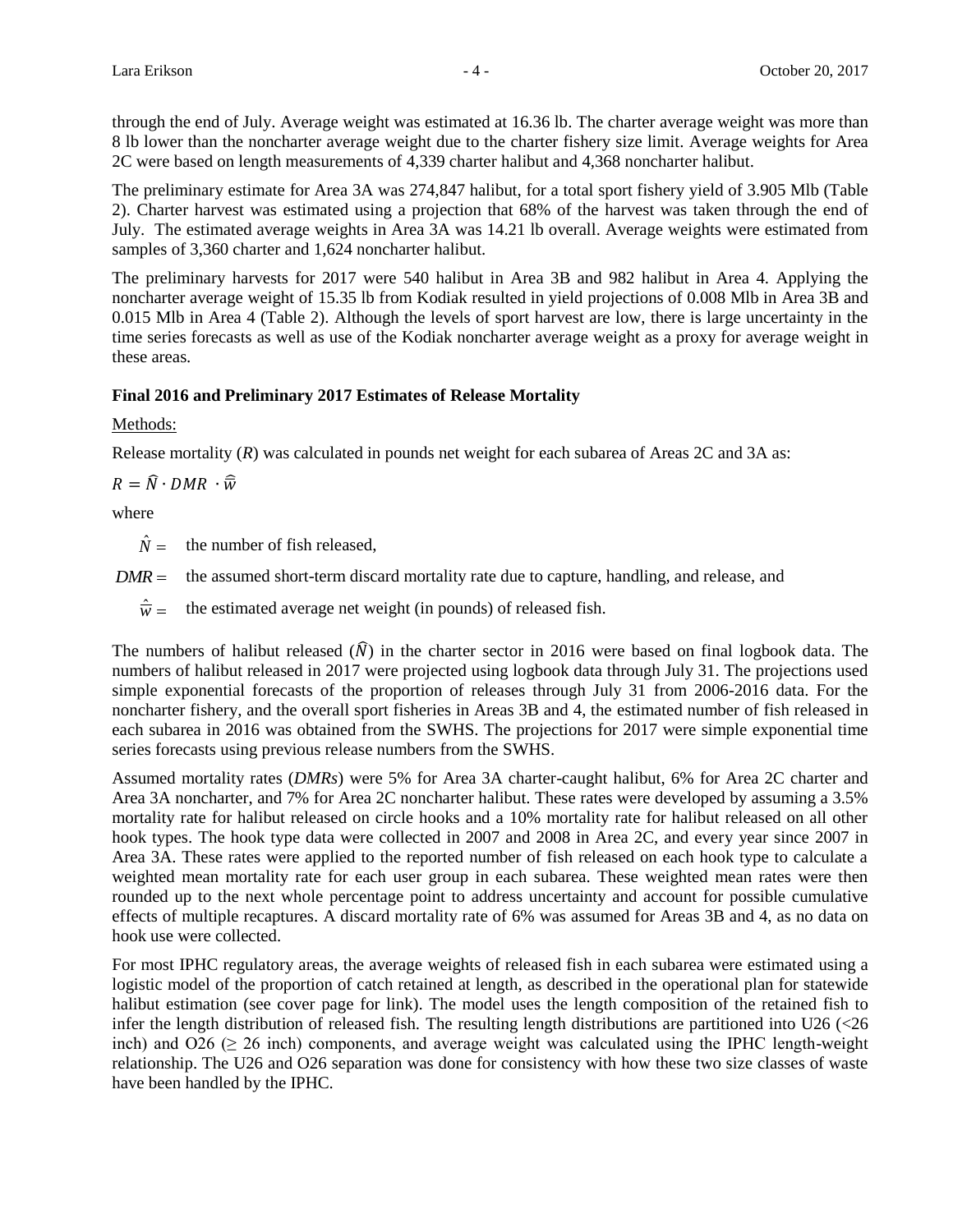For the Area 2C charter fishery, additional steps were needed to estimate release mortality due to the reverse slot limits in place in 2016 and 2017. In 2016, charter anglers were prohibited from harvesting fish between 43 and 80 inches in length. The protected slot was 44-80 inches in 2017. This required partitioning the released fish into size categories as follows: the 2016 size classes were U43 ( $\leq$  43 inches), 43-80, and O80 ( $\geq$ 80 inches). The 2017 size classes were simply U44 and O44. The proportions of fish in each size class were obtained from creel survey interviews where anglers were asked to report the numbers of released fish by size class. The average weight of released fish in the U43 (2016) and U44 (2017) size classes was estimated using the model described above. The average weights of released fish in the protected slot and above the upper limit were estimated as the average weight of fish in these size ranges in 2010, the most recent year without a charter size limit.

The North Pacific Fishery Management Council's Scientific and Statistical Committee reviewed the logistic modeling approach in 2007 and concluded that it provided "reasonable" estimates of average weight given the lack of data. One problem inherent in this method is that the size distribution of released fish is truncated at the size of the smallest fish measured in the harvest sample. It is likely that some halibut are released that are smaller than the smallest halibut retained and measured. Therefore, the method may in effect underestimate the numbers of U26 fish released but overestimate their average weight. Because the model assumes that the percent of fish kept at length never exceeds 95%, it may also overestimate the numbers of O26 fish released, but probably has little effect on their average weight.

#### Results:

For 2016, estimated U26 release mortality was 0.004 Mlb in Area 2C, 0.019 Mlb in Area 3A, and virtually zero in Areas 3B and 4 (Table 3). Estimated O26 release mortality was 0.067 Mlb in Area 2C, with 0.050 Mlb of that coming in the charter fishery. The size class breakdown of the Area 2C charter O26 release mortality indicated that while the majority of fish released were in the length range 26-43 inches, the poundage of release mortality was greatest in the 43-80 inch protected slot because of the higher average weight (Table 4). Estimated O26 release mortality in Area 3A was 0.037 Mlb, with 0.017 Mlb from the charter fishery (Table 3). Areas 3B and 4 each had negligible amounts of release mortality from the sport fishery.

Preliminary estimates of release mortality for 2017 were similar in magnitude to 2016 estimates. Mortality of U26 halibut was 0.004 Mlb in Area 2C, 0.019 Mlb in Area 3A, and virtually zero in Areas 3B and 4 (Table 5). Mortality of O26 releases in Area 2C was estimated at 0.055 Mlb, with 0.039 Mlb of that from the charter fishery. The O44 size category in the Area 2C charter fishery accounted for 30% of charter releases (in numbers of fish) but 72% of release mortality by weight (Table 4). Mortality of O26 releases in Area 3A was 0.033 Mlb, with most (0.019 Mlb) coming from the noncharter fishery (Table 5). The O26 release mortality was negligible in Area 3B and Area 4.

The 2016 total sport fishery removals, including harvest and all sizes of release mortality, added up to 2.106 Mlb in Area 2C and 3.598 Mlb in Area 3A. Release mortality made up 3.3% of all Area 2C removals and 1.6% of Area 3A removals. For 2017, the preliminary estimates of total sport removals are 2.354 Mlb in Area 2C and 3.957 Mlb in Area 3A. Release mortality accounted for 2.5% of Area 2C removals and 1.3% of Area 3A removals in 2017.

# **Sport Fishery Yield Prior to the Mean IPHC Survey Dates in 2016 and 2017 (Areas 2C and 3A only)**

This information is provided to aid the IPHC's adjustment to survey CPUE that is used to apportion estimated exploitable biomass among regulatory areas. The mean survey dates for 2016 were June 25 in Area 2C and July 4 in Area 3A. The mean survey dates for 2017 were July 5 in Area 2C and July 1 in Area 3A.

# Methods:

The proportions of harvest prior to the mean survey date were calculated separately for the charter and noncharter sectors. For the charter sector, the proportion of harvest taken prior to the mean survey date in 2016 was obtained from logbook harvest data. For 2017, the preliminary estimate was based on the average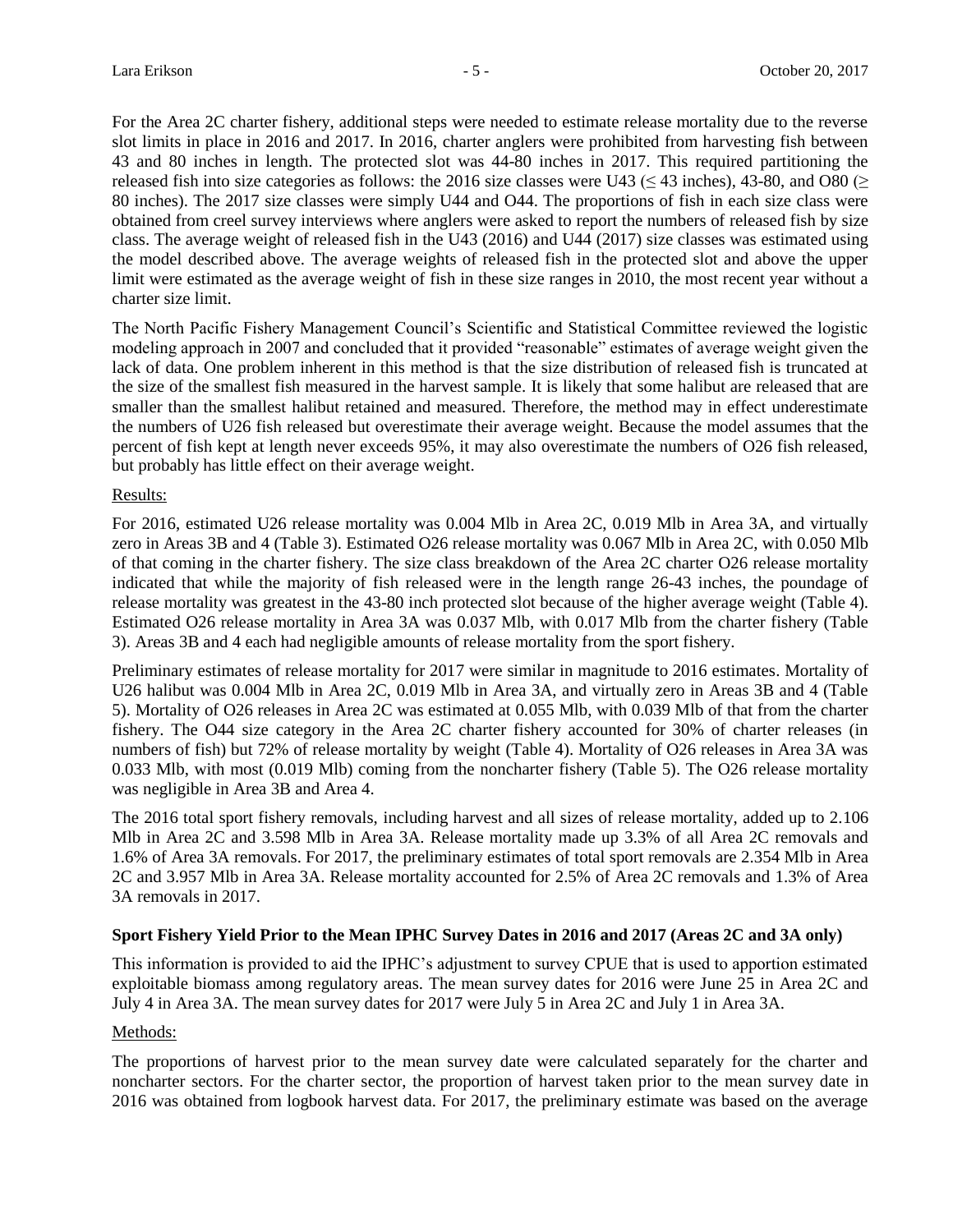proportion of logbook harvest prior to the mean survey date over the last three years. For the noncharter sector, the proportions were calculated based on harvest reported in dockside interviews. These proportions were calculated separately for each subarea of Area 2C and 3A and weighted by the 2016 final estimated harvests or the 2017 projected harvests in each subarea to derive the overall proportions. The total sport yield taken prior to the mean survey date was calculated by multiplying the charter and noncharter proportions by their respective final or projected yields and summing.

#### Results:

In 2016, an estimated 0.491 Mlb of halibut were taken by the sport fishery in Area 2C prior to June 25, and an estimated 1.357 Mlb were taken in Area 3A prior to July 4. In 2017, an estimated 0.756 Mlb of halibut were harvested by the sport fishery in Area 2C prior to July 5, and about 1.368 Mlb of halibut were taken in Area 3A prior to July 1 (Table 6). The proportions of 2017 sport harvest projected to have been taken prior to the mean survey date in each area were similar – 33% in Area 2C and 35% in Area 3A. The preliminary estimates for 2017 will be updated next year once logbook data, interview data, and SWHS estimates are finalized.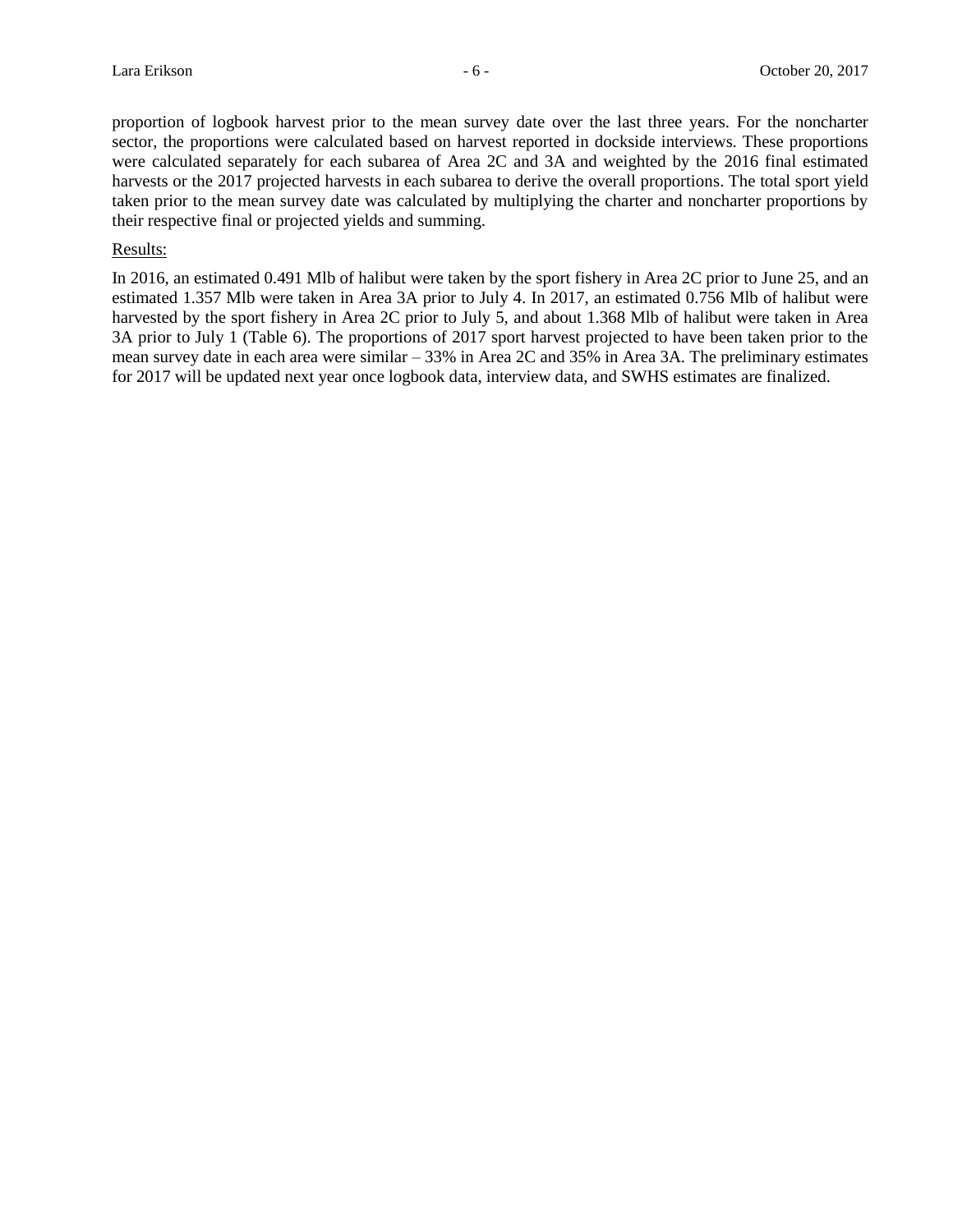| <b>IPHC</b> Area | <b>Sector</b>         | Harvest<br>(no. fish) | Average Net<br>$Wt.$ (lb) | Yield (Mlb)    | 95% CI for Yield<br>(Mlb)          |
|------------------|-----------------------|-----------------------|---------------------------|----------------|------------------------------------|
| Area $2C$        | Charter<br>Noncharter | 66,147<br>66,714      | 11.93<br>18.68            | 0.789<br>1.246 | $0.770 - 0.808$<br>$1.101 - 1.391$ |
|                  | Total                 | 132,861               | 15.32                     | 2.035          | $1.889 - 2.181$                    |
| Area 3A          | Charter<br>Noncharter | 158,212<br>128,582    | 12.67<br>11.96            | 2.004<br>1.538 | $1.848 - 2.161$<br>$1.350 - 1.726$ |
|                  | Total                 | 286,794               | 12.35                     | 3.542          | $3.297 - 3.787$                    |
| Area 3B          | Total                 | 581                   | $13.26^{\circ}$           | 0.008          | <b>NA</b>                          |
| Area 4           | Total                 | 1.097                 | $13.26^{\circ}$           | 0.015          | <b>NA</b>                          |

Table 1. Final estimates of the 2016 sport halibut harvest (numbers of fish), average net weight (pounds), and yield (millions of pounds net weight) in Areas 2C, 3A, 3B, and 4. "NA" indicates no estimate is available.

 $a<sup>a</sup>$  – No size data were available from Areas 3B and 4, so the noncharter average weight from Kodiak was substituted.

Table 2. Preliminary estimates of the 2017 sport halibut harvest (numbers of fish), average net weight (pounds), and yield (millions of pounds net weight) in Areas 2C, 3A, 3B, and 4. "NA" indicates no estimate is available.

| <b>IPHC</b> Area | Sector                | Harvest<br>(no. fish) | Average Net<br>$Wt.$ (lb) | Yield (Mlb)    | 95% CI for Yield<br>(Mlb)  |
|------------------|-----------------------|-----------------------|---------------------------|----------------|----------------------------|
| Area 2C          | Charter<br>Noncharter | 71.711<br>68,576      | 12.31<br>20.59            | 0.882<br>1.412 | 0.831-0.934<br>1.132-1.693 |
|                  | Total                 | 140.287               | 16.36                     | 2.295          | 2.009-2.580                |
| Area 3A          | Charter<br>Noncharter | 143,654<br>131.193    | 14.48<br>13.91            | 2.079<br>1.825 | 1.903-2.256<br>1.521-2.130 |
|                  | Total                 | 274,847               | 14.21                     | 3.905          | 3.553-4.257                |
| Area 3B          | Total                 | 540                   | $15.35^{\circ}$           | 0.008          | <b>NA</b>                  |
| Area 4           | Total                 | 982                   | $15.35^{a}$               | 0.015          | <b>NA</b>                  |

 $a<sup>a</sup>$  – No size data were available from Areas 3B and 4, so the noncharter average weight from Kodiak was substituted.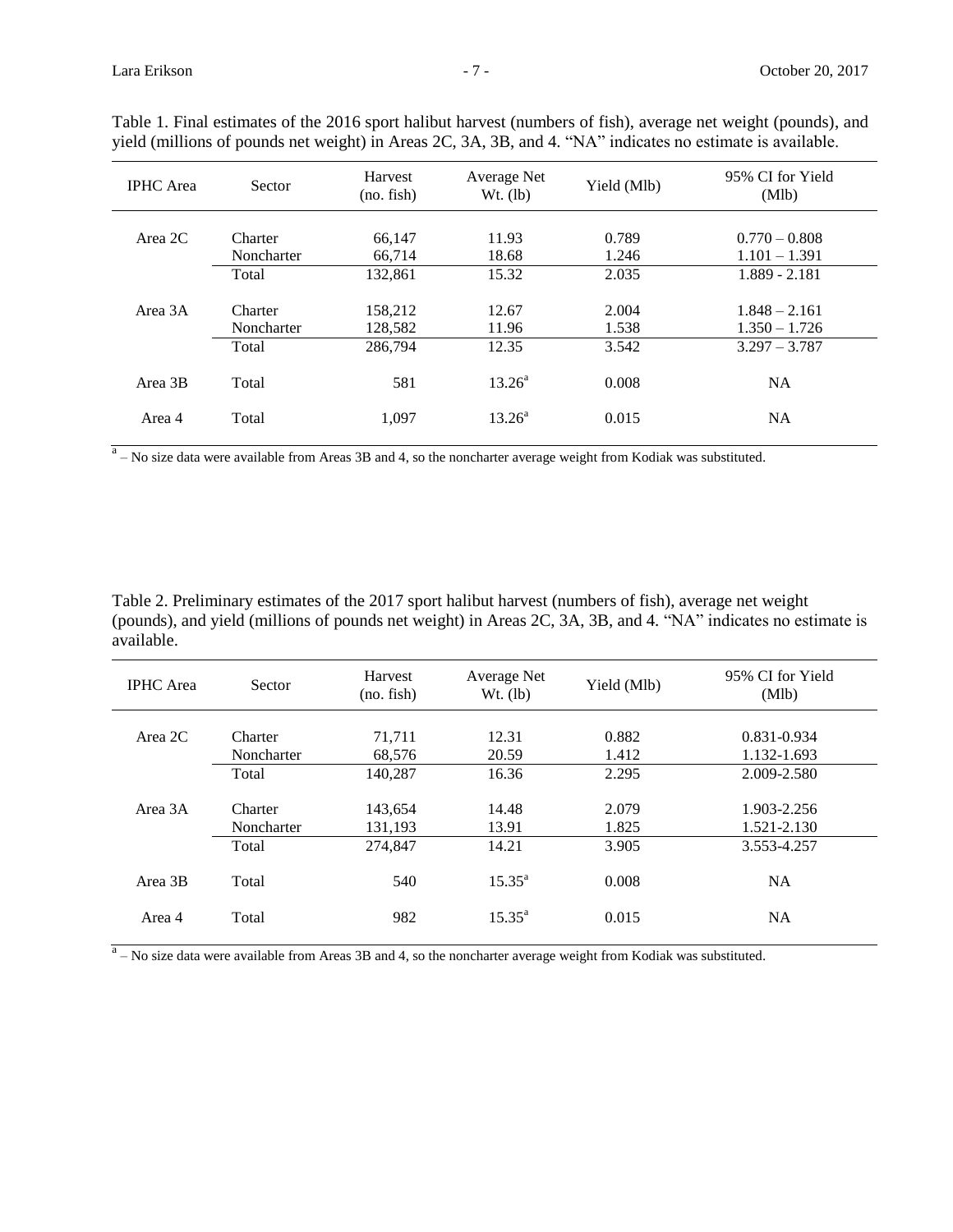| <b>IPHC</b><br>Area | Size Class                         | Sector                | Estimated<br>No. Halibut<br>Released | Assumed<br>Mortality<br>Rate | Number<br>Released<br>that Died | Estimated<br>Average Net<br>Weight (lb) | Release<br>Mortality<br>(Mlb) |
|---------------------|------------------------------------|-----------------------|--------------------------------------|------------------------------|---------------------------------|-----------------------------------------|-------------------------------|
| Area 2C             | U26                                |                       | 5,452<br>9,961                       | 6.0%<br>7.0%                 | 327<br>697                      | 3.63<br>3.39                            | 0.001<br>0.002                |
|                     |                                    | Total                 | 15,413                               |                              | 1,024                           | 3.47                                    | 0.004                         |
|                     | O <sub>26</sub>                    | Charter<br>Noncharter | 25,805<br>21,652                     | 6.0%<br>7.0%                 | 1,548<br>1,516                  | 32.02<br>11.46                          | 0.050<br>0.017                |
|                     |                                    | Total                 | 47,457                               |                              | 3,064                           | 21.85                                   | 0.067                         |
| Area 3A             | U <sub>26</sub>                    | Charter<br>Noncharter | 66,590<br>33,711                     | 5.0%<br>6.0%                 | 3,330<br>2,023                  | 3.69<br>3.33                            | 0.012<br>0.007                |
|                     |                                    | Total                 | 100,302                              |                              | 5,352                           | 3.56                                    | 0.019                         |
|                     | O <sub>26</sub>                    | Charter<br>Noncharter | 42,497<br>41,582                     | 5.0%<br>6.0%                 | 2,125<br>2,495                  | 7.96<br>8.08                            | 0.017<br>0.020                |
|                     |                                    | Total                 | 84,079                               |                              | 4,620                           | 8.03                                    | 0.037                         |
| Area 3B             | U26<br>O <sub>26</sub>             | Total<br>Total        | 231<br>120                           | 6.0%<br>6.0%                 | 14<br>7                         | 3.46<br>8.64                            | 0.000<br>0.000                |
| Area 4              | U <sub>26</sub><br>O <sub>26</sub> | Total<br>Total        | 390<br>208                           | $6.0\%$<br>6.0%              | 23<br>12                        | 3.46<br>8.64                            | 0.000<br>0.000                |

Table 3. Final estimates of release mortality for sport fisheries in Areas 2C, 3A, 3B, and 4 in 2016. Some columns may not appear to add correctly due to rounding.

Table 4. Breakdown of Area 2C estimates of O26 charter release mortality by size class for 2016 (final) and 2017 (preliminary). Some columns may not appear to add correctly due to rounding.

| Year | Size Class<br>(inches)          | Estimated<br>No. Halibut<br>Released | Assumed<br>Mortality<br>Rate | Number<br>Released<br>that Died | Estimated<br>Average Net<br>Weight (lb) | Release<br>Mortality<br>(M1b) |
|------|---------------------------------|--------------------------------------|------------------------------|---------------------------------|-----------------------------------------|-------------------------------|
|      |                                 |                                      |                              |                                 |                                         |                               |
| 2016 | O <sub>26</sub> U <sub>43</sub> | 18.226                               | 6.0%                         | 1,094                           | 9.92                                    | 0.011                         |
|      | Q43U80                          | 6,525                                | 6.0%                         | 391                             | 59.40                                   | 0.023                         |
|      | O80                             | 1.054                                | $6.0\%$                      | 63                              | 244.70                                  | 0.015                         |
|      | Total O <sub>26</sub>           | 25,805                               | 6.0%                         | 1,548                           | 32.02                                   | 0.050                         |
| 2017 | O <sub>26</sub> U <sub>44</sub> | 17,069                               | 6.0%                         | 1,024                           | 10.65                                   | 0.011                         |
|      | O44                             | 7,213                                | $6.0\%$                      | 433                             | 64.74                                   | 0.028                         |
|      | Total O <sub>26</sub>           | 24,281                               |                              | 1,457                           | 26.72                                   | 0.039                         |